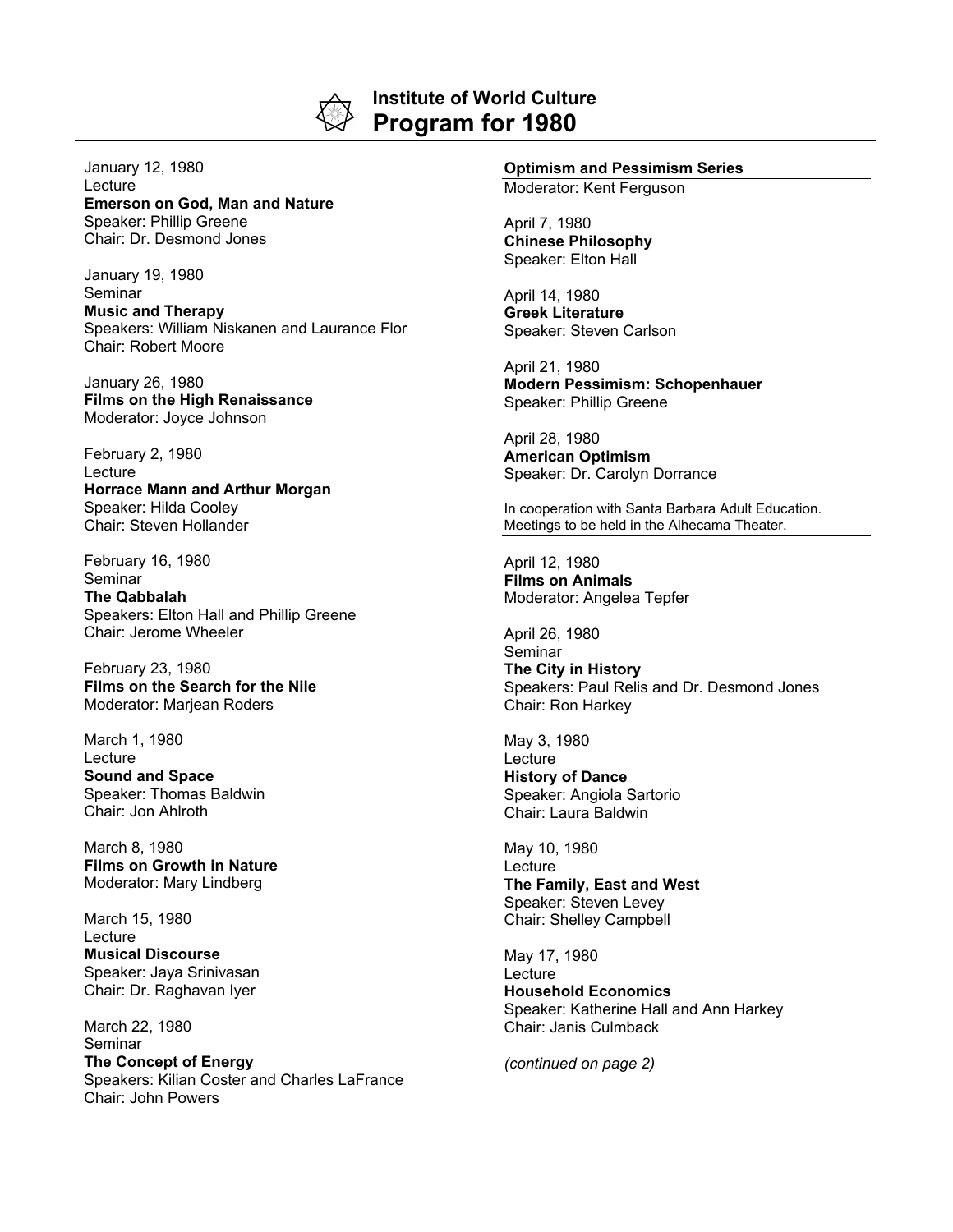## (*continued from page 1)*

May 24, 1980 Lecture **Cooking as Art and Science** Speaker: Jane Hollander Chair: Vivien LaFrance

May 31, 1980 **Slides on Nepal** Moderator: Jami Ferrer

June 7, 1980 **Lecture The Pre-Socratic Tradition** Speaker: Barrett Culmback Chair: Lawrence Hickenbotham

June 14, 1980 **Films on History and Modes of Printing** Moderator: Craig Atterbury

June 21, 1980 Lecture **Helen Keller** Speaker: Robert Moore Chair: Peter Ryan

June 28, 1980 Seminar **Myth and Deliverance** Speakers: Nandini Iyer and Dr. Carolyn Dorrance Chair: Dr. James Tepfer

July 4, 1980 Founding Day Address **Natural Law and Constitutionalism** Speaker: Robert Sabini Chair: Joe Woodruff

July 12, 1980 Seminar **Bergson on Time and Duration** Speakers: Dr. Robert Rein'l Chair: Elton Hall

July 19, 1980 Lecture **Brotherhood in Sports** Speaker: Gerry Kiffe and Renée Tillotson Chair: Marlin Roehl

July 26, 1980 **Films on the Explorations of John Muir** Moderator: Brian Lindberg

August 2, 1980 **Lecture Marcus Aurelius** Speaker: Diane Kiffe Chair: Gerry Lewin

August 9, 1980 **Films on Traditional and Contemporary Architecture** Moderator: Rick Stich

August 16, 1980 Seminar **Classical Greek Architecture** Speakers: Joyce Johnson and Thomas Brooks Chair: Robert Sabini

August 23, 1980 **Lecture** 

**The Art of Acting** Speaker: Donna Woodruff Chair: Russ Lewin

September 6, 1980 **Lecture Jane Addams** Speaker: Carl Nolt Chair: Paula Kelly

September 13, 1980 **Seminar Contemporary Brain-Mind Theories** Speaker: Kilian Coster Chair: Dwight Johnson

September 20, 1980 **Lecture Honoré de Balzac** Speaker: Laura Brooks Chair: Jeanne Riegg

September 27, 1980 **Films on Mozart** Moderator: Laurance Flor

October 4, 1980 **Lecture Sarvodaya** Speaker: Georgia Horton and Dr. James Tepfer Chair: Danson Kiplagat

*(continued on page 3)*